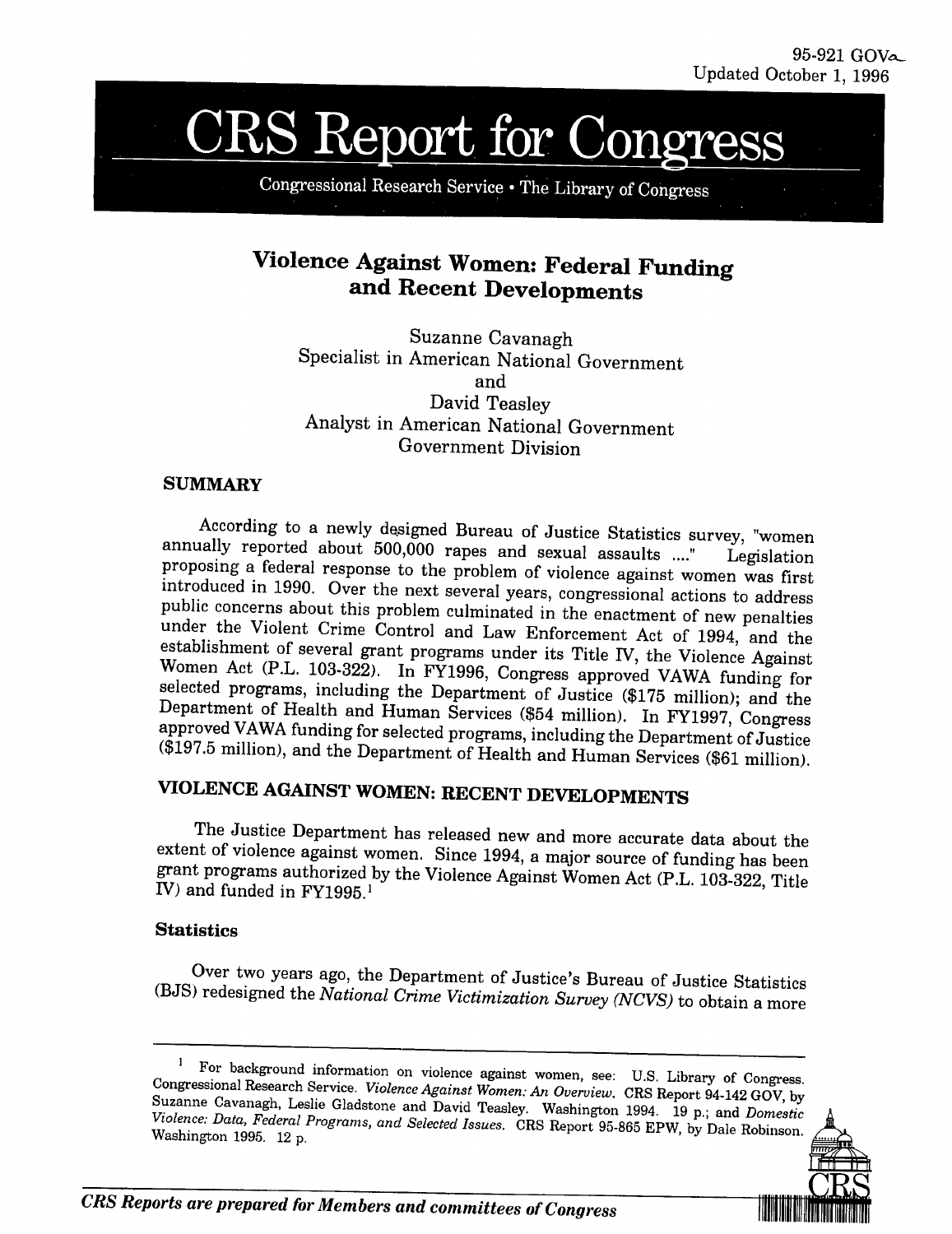accurate reporting of incidents of rape and sexual assault. The *NCVS* obtains data about criminal activity from a nationally representative sample of U.S. households. Each year, interviews are conducted of every person aged 12 and over in these households to measure crime from the victim's perspective. This approach differs from that of the Federal Bureau of Investigation's *Uniform Crime Reports (UCR),* which is based solely on crimes reported to the police. BJS statisticians caution that the redesign of the survey means that the data "are not directly comparable to earlier estimates. $\mathbb{R}^2$  In addition, they note that despite their effort to obtain new information, those women surveyed may still be reluctant to provide information due to "the private nature of the event, the perceived stigma and the belief that no purpose would be served in reporting the crime ...."<sup>3</sup>

Based upon a nationally representative sample of U.S. households, the BJS reported the following findings:

- "\* "Women age 12 or older annually sustained almost 5 million violent victimizations in 1992 and 1993. About three-quarters of all lone-offender violence against women and 45 % of violence multiple-offenders was perpetrated by offenders whom the victim knew. In 29% of all violence against women by a lone offender, the perpetrator was an intimate (husband, ex-husband, boyfriend or ex-boyfriend).
- Women were about 6 times more likely than men to experience violence committed by an intimate.
- Women annually reported about 500,000 rapes and sexual assaults to interviewers. Friends or acquaintances of the victims committed over half of these rapes or sexual assaults. Strangers were responsible for about 1 in 5.
- Women of all races were about equally vulnerable to violence by an intimate.
- Among victims of violence committed by an intimate, the victimization rate of women separated from their husbands was about 3 times higher than that of divorced women and about 25 times higher than that of married women. Because the *NCVS* reflects a respondent's marital status at the time of the interview, which is up to 6 months after the incident, it is possible that separation or divorce followed the violence.
- Female victims of violence by an intimate were more often injured by the violence than females victimized by a stranger."4

<sup>&</sup>lt;sup>2</sup> U.S. Department of Justice. Press Release: Women Usually Victimized by Offenders They Know. August 16, 1995. p. 3.

<sup>3</sup> Ibid., p. 4.

<sup>4</sup> Quoted from U.S. Department of Justice. Bureau of Justice Statistics. *Violence against Women: Estimates from the Redesigned Survey.* Washington, August 1995. p. 1.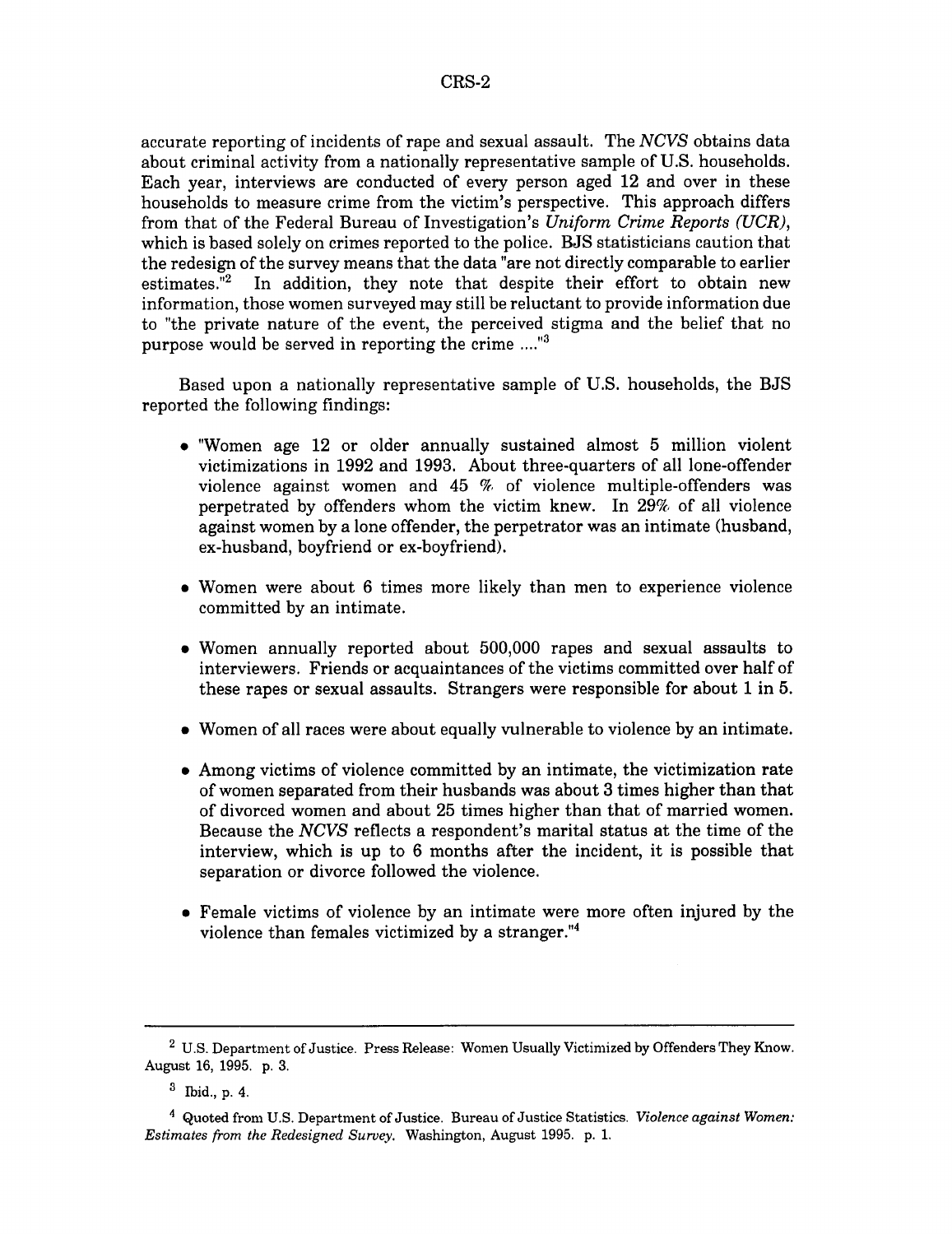The *UCR* reported 102,100 forcible rapes in 1994, a 3.7% decrease from the previous year. Between 1990 and 1994, the number of known rape offenses decreased by -0.4%.<sup>5</sup> Also, during 1994, 4,739 women were victims of murd which 823 were murdered by their husbands and 525 were murdered by boyfriends.<sup>6</sup>

#### **LEGISLATION**

Legislation proposing a federal response to the problem of violence against<br>women was first introduced in 1990. Over the next several years, congressional<br>actions to address public concerns about this problem culminated in and the establishment of several grant programs under its Title IV, the Violence Against Women Act (P.L. 103-322).<sup>7</sup>

## **FY1995 Funding Under the Violence Against Women Act**

The Violence Against Women Act creates a number of new grant programs.<sup>8</sup><br>Within the Department of Justice's National Institute of Justice, a new Violence Against Women Office was created to administer these programs, with former Iowa<br>Attorney General Bonnie Campbell as director.<sup>9</sup>

In FY1995, the Violence Against Women Act (VAWA) received an appropriation<br>of \$1 million for the National Domestic Violence Hotline, to be administered by the<br>Department of Health and Human Services. In addition, the Depar women.

On March 21, 1995, DoJ announced the initiation of the STOP-Services, Training, Officers, Prosecutors-Violence Against Women Formula Grant Program. As of April 1996, DoJ has awarded approximately \$426,000 to each state. Funds are to be distributed upon receipt of the various states' implementation plans. Funds are to be allocated as follows: 25% to law enforcement, 25% to prosecution, and 25% to nonprofit victim services. The rest is to be allocated at the state's discretion but within the parameters of the Act.

<sup>6</sup>U.S. Department of Justice. Federal Bureau of Investigation. *Uniform Crime Reports, 1993.* Washington, U.S. Govt. Print. Off., 1995. p. 58.

<sup>6</sup> Ibid, pp. 16, 19.

<sup>7</sup> See: U.S. Library of Congress. Congressional Research Service. Crime Control: Summary of the Violent Crime Control and Law Enforcement Act of 1994. Report No. 94-910. Coordinated by Charles Doyle. Washington 1994. pp. 32-48.

<sup>8</sup> Ibid., pp. 32-38.

<sup>&</sup>lt;sup>9</sup> Justice Information Electronic Newsletter, Vol. 1. April 1, 1995. Program guidelines and application kits may be obtained from the Department of Justice Response Center, 1-800-421-6770.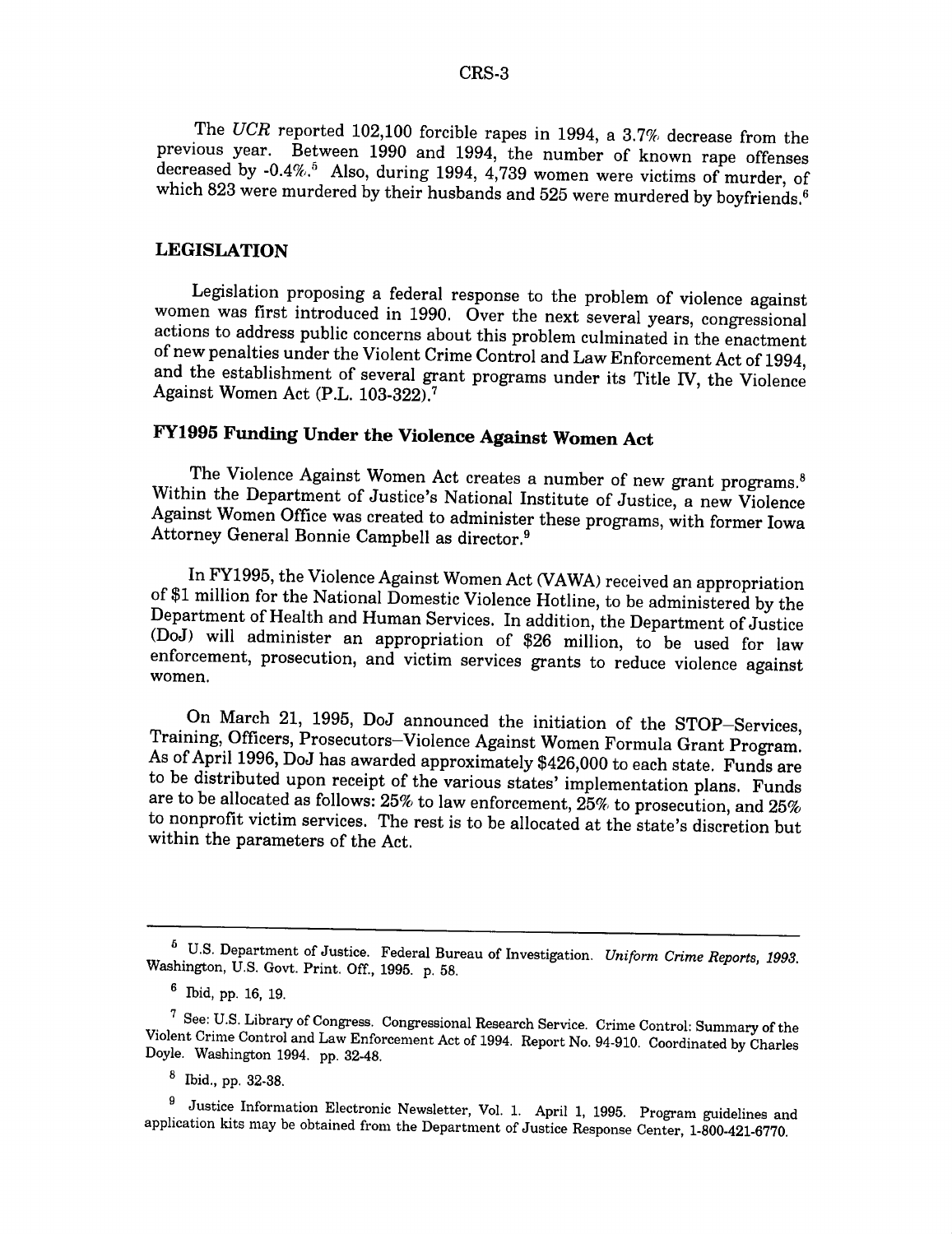States must (1) certify that all out-of-pocket costs for forensic medical examinations of victims of sexual assaults are paid by the state, local government,<br>or other government entity; (2) certify that victims of domestic violence are exempt from paying costs associated with filing criminal charges or issuing or serving a warrant, protection order, or witness subpoena for a domestic violence offence; and (3) assure that it will be in compliance with the above requirements by September 13, 1996 or at the end of the next legislative session, whichever is later.<sup>10</sup>

## **Recent Developments Within the 104th Congress**

With the completion of the FY1996 appropriations process, Congress has approved funding for several programs under the Violence Against Women Act. Congress approved FY1996 funding for selected programs, including, but not limited to, the Department of Justice's Office of Justice Programs (\$175 million); and the Department of Health and Human Services' Administration for Children and Families, and the Public Health Service (\$54 million).

Signed into law by President Clinton on September 30, 1996, the Omnibus assigned) provides VAWA FY1997 funding for selected programs, including, but not limited to, the Department of Justice (\$197.5 million), and the Department of Health and Human Services (\$61 million).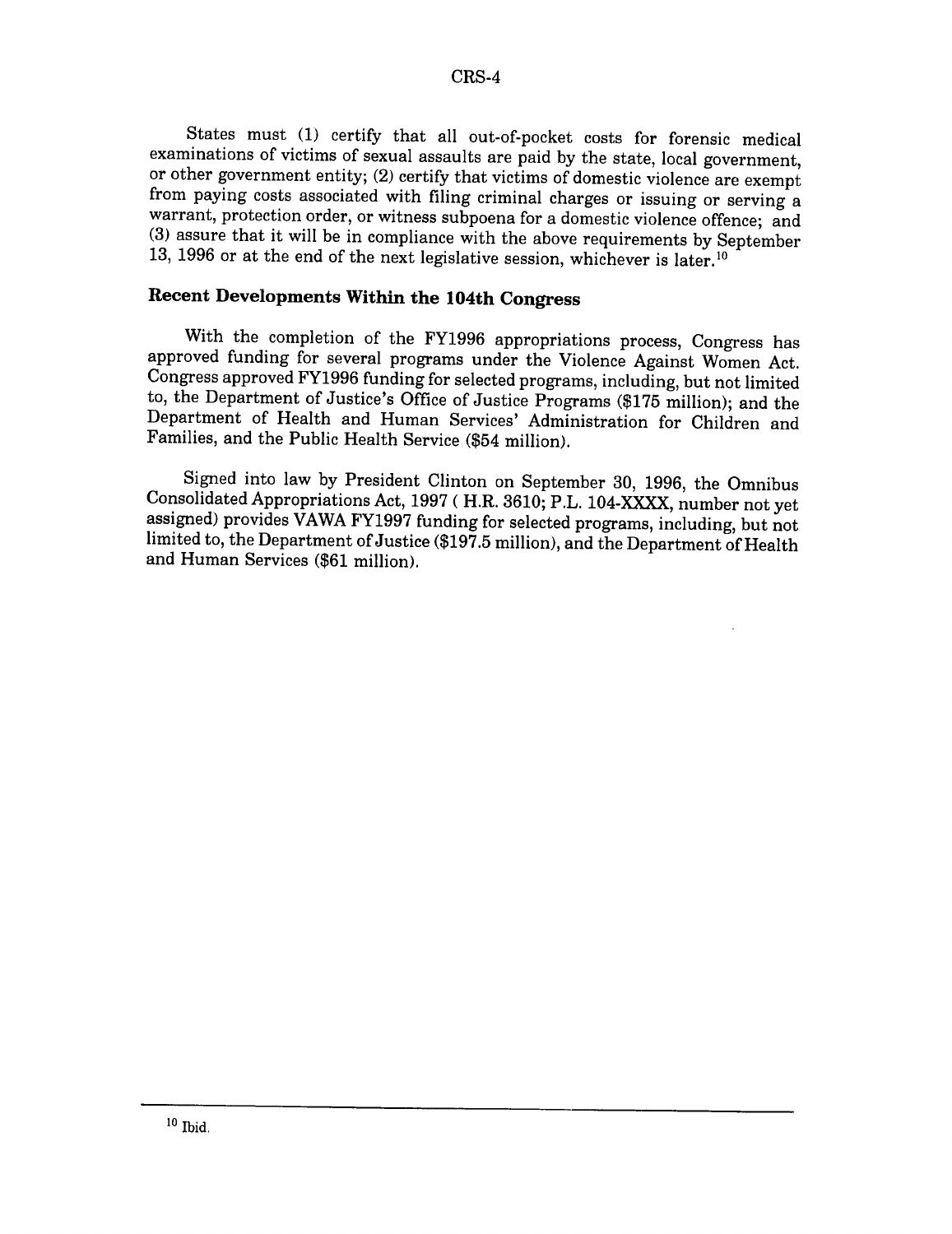| Program                                                                                                           | Admin.<br><b>Agency</b> | <b>FY1995</b><br><b>Enacted</b> | <b>FY1996</b><br>Request | <b>FY1996</b><br><b>Enacted</b> | <b>FY1997</b><br>Request | <b>FY1997</b><br><b>Enacted</b> |
|-------------------------------------------------------------------------------------------------------------------|-------------------------|---------------------------------|--------------------------|---------------------------------|--------------------------|---------------------------------|
| Law Enforcement and                                                                                               |                         |                                 |                          |                                 |                          |                                 |
| Prosecution Grants (Sec.<br>40121)                                                                                | <b>OJP</b>              | 26.00                           | 130.00                   | 130.00                          | 145.00                   | 145.00                          |
| Grants to Encourage Arrest<br>Policies (Sec. 40231)                                                               | <b>OJP</b>              | 0                               | 28.00                    | 28.00                           | 33.00                    | 33.00                           |
| Rural Domestic Violence<br>and Child Abuse<br>Enforcement (Sec. 40295)                                            | <b>OJP</b>              | 0                               | 7.00                     | 7.00                            | 8.00                     | 8.00                            |
| Court Appointed Special<br>Advocates for Victims of<br>Child Abuse (Sec. 40156a)                                  | <b>OJP</b>              | 0                               | 6.00                     | 6.00                            | 6.00                     | 6.00                            |
| Training for Judicial<br>Personnel and Practitioners<br>for Victims of Child Abuse<br>(Sec. 40156b)               | <b>OJP</b>              | $\bf{0}$                        | 0.75                     | 0.75                            | 1.00                     | 1.00                            |
| <b>Grants for Televised</b><br>Testimony by Victims of<br>Child Abuse (Sec. 40156c)                               | OJP                     | $\bf{0}$                        | 0.25                     | 0.05                            | 0.55                     | 0.55                            |
| National Stalker and<br>Domestic Violence<br>Reduction Grants (Sec.<br>40603)                                     | OJP                     | $\bf{0}$                        | 1.50                     | 1.50                            | 1.75                     | 1.75                            |
| Training Programs for<br>Probation and Parole<br>Officers Who Work With<br>Released Sex Offenders<br>(Sec. 40152) | OJP                     | $\bf{0}$                        | 1.00                     | 1.00                            | 1.00                     | 1.00                            |
| National Study on Campus<br>Sexual Assault (Sec. 40506)                                                           | OJP                     | $\pmb{0}$                       | 0.20                     | 0                               | 0.20                     | 0.20                            |
| <b>State Databases Studies</b><br>(Sec. 40292)                                                                    | <b>OJP</b>              | $\bf{0}$                        | 0.20                     | 0.20                            | $\bf{0}$                 | $\bf{0}$                        |
| <b>Federal Victim Counselors</b><br>(Sec. 40114)                                                                  | <b>USA</b>              | 0                               | 0.50                     | 0                               | 1.00                     | 1.00                            |
| Subtotal: Department of<br>Justice                                                                                |                         | 26.00                           | 175.40                   | 174.50                          | 197.50                   | 197.50                          |
| Training Judges/Court<br>Personnel (Sec. 40421-22)                                                                |                         | $\bf{0}$                        | 0.70                     | $\bf{0}$                        | 0                        |                                 |
| Subtotal: The Judiciary                                                                                           |                         | 0                               | 0.70                     | 0                               | 0                        | $\bf{0}$<br>$\bf{0}$            |
| Equal Justice for Women in<br><b>Courts/Training Grants</b><br>(Sec. 40411-14)                                    |                         | 0                               | 0.60                     |                                 |                          |                                 |
| Subtotal: State Justice<br>Institute                                                                              |                         | 0                               | 0.60                     | $\bf{0}$<br>$\bf{0}$            | 0<br>0                   | 0<br>$\pmb{0}$                  |
| National Domestic Violence<br>Hotline (Sec. 40211)                                                                | ACF                     | 1.00                            | 0.40                     | 0.40                            | 0.40                     | 1.20                            |

#### TABLE **1. Violence Against Women Program Funding, FY1995-FY1997 (budget authority in millions)**